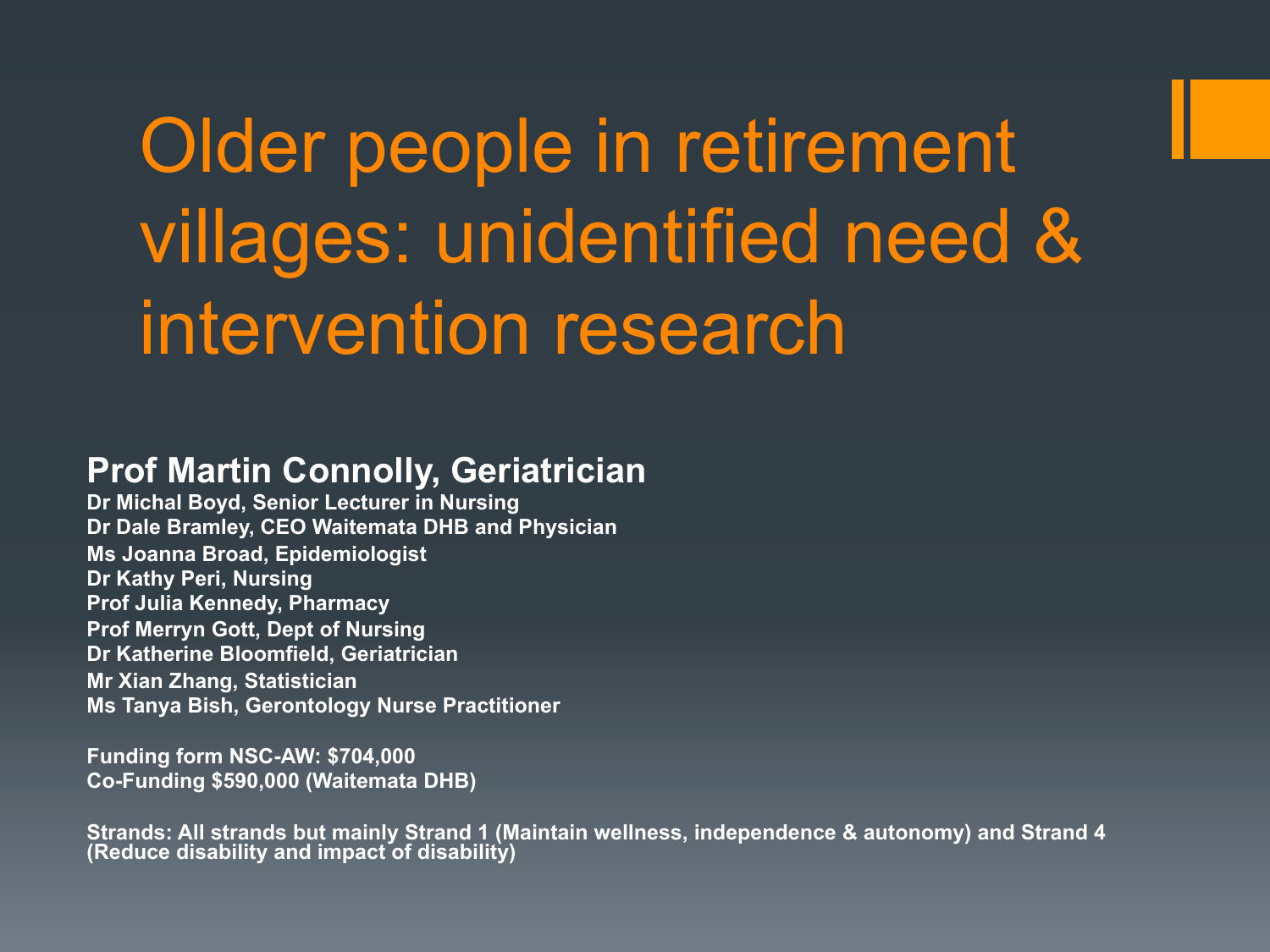## **Definitions**

- §**Residential Aged Care (RAC):** 24–hour supervised residential care for older people requiring assistance with everyday activities
	- **E Rest Homes/ Dementia Care Units**
	- **Private Hospitals/ Psychogeriatrics Units**
	- Across OECD
- **Retirement Villages: Independent 'Units' (in a complex)** for (older) people who remain independent:
	- *Elncludes "3 levels of care"*
	- §NZ/Australia/USA/Canada/some others in small number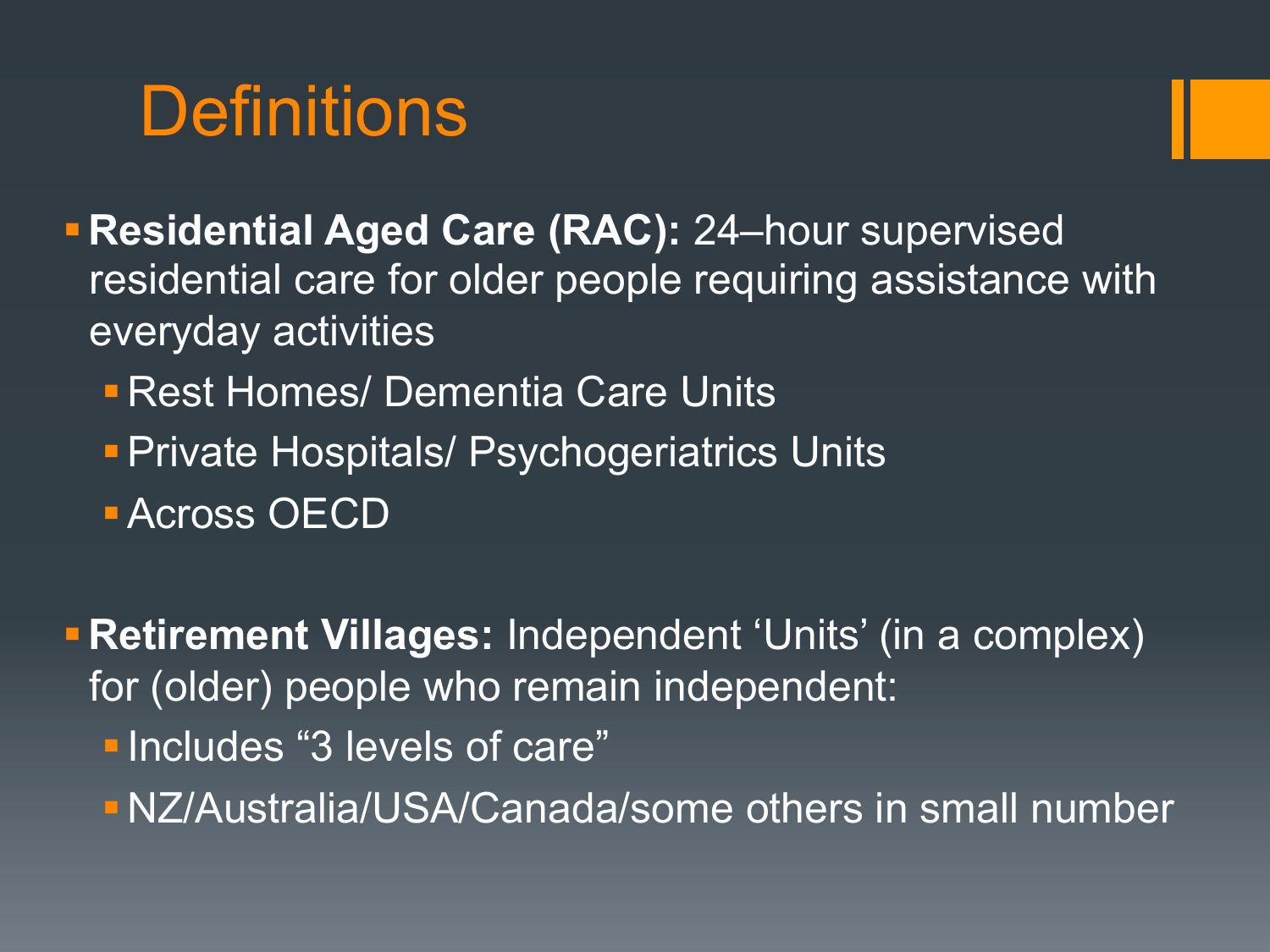## **RAC** rates in 65+s as in OECD reports (2006)

Korea Italy Slovak Republic Poland Czech Republic Spain Finland Austria Japan Hungary Germany United States Ireland United Kingdom Canada Luxembourg Belgium Denmark Australia Norway France Switzerland Iceland Sweden Netherlands

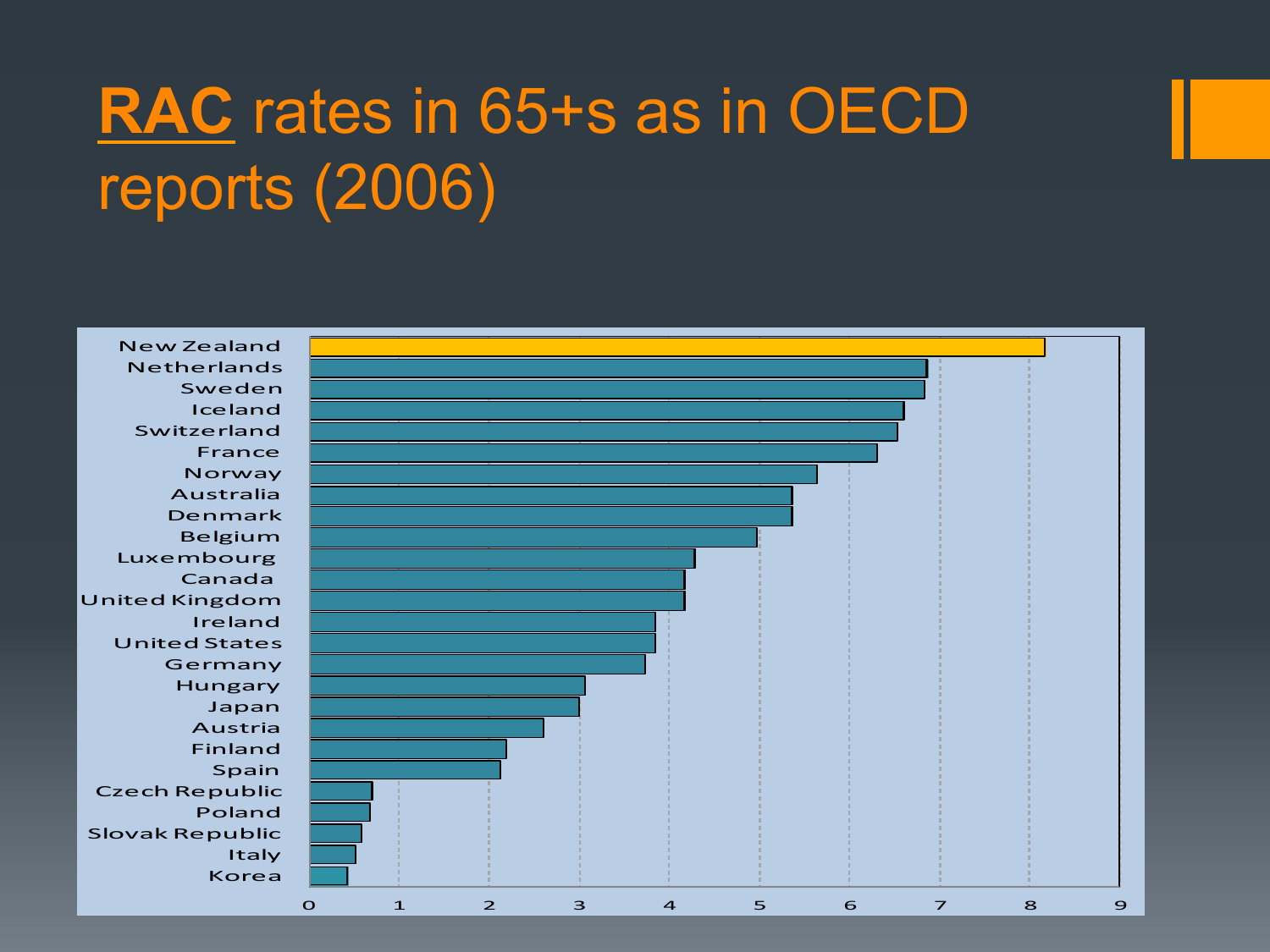#### International comparison of death in RAC – by age



Broad JB, Gott M, Kim H, Boyd M, Chen H, Connolly MJ. Where do people die? An international comparison of the percentage of deaths occurring in hospital and residential aged care settings in 45 populations, using published and available statistics. *Int J Public Health* 2013;58:257-67.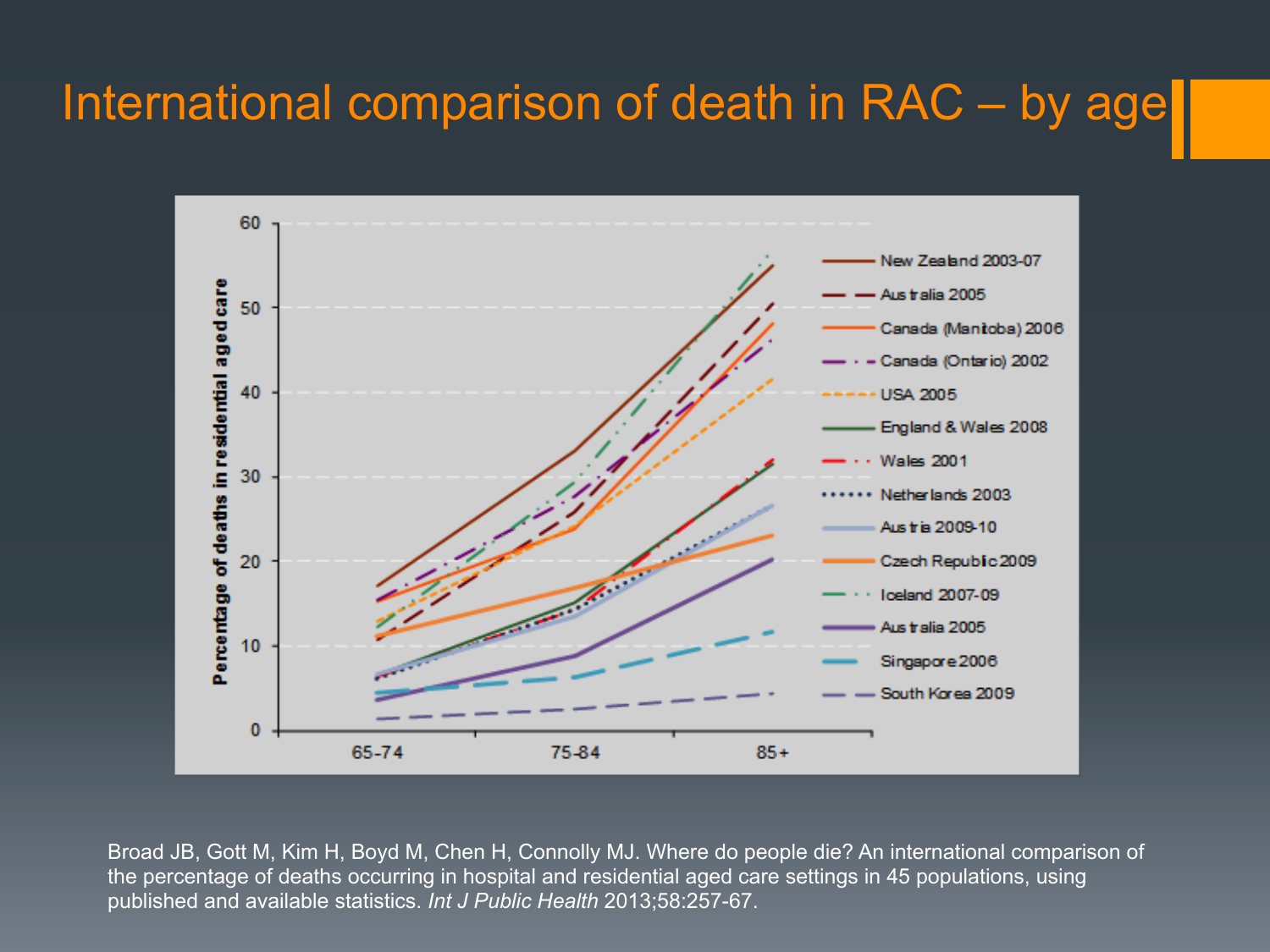#### OPAL Study: Greater Auckland trends in residential care rates: 85-94 age group. Broad, Boyd, Connolly et al 2009

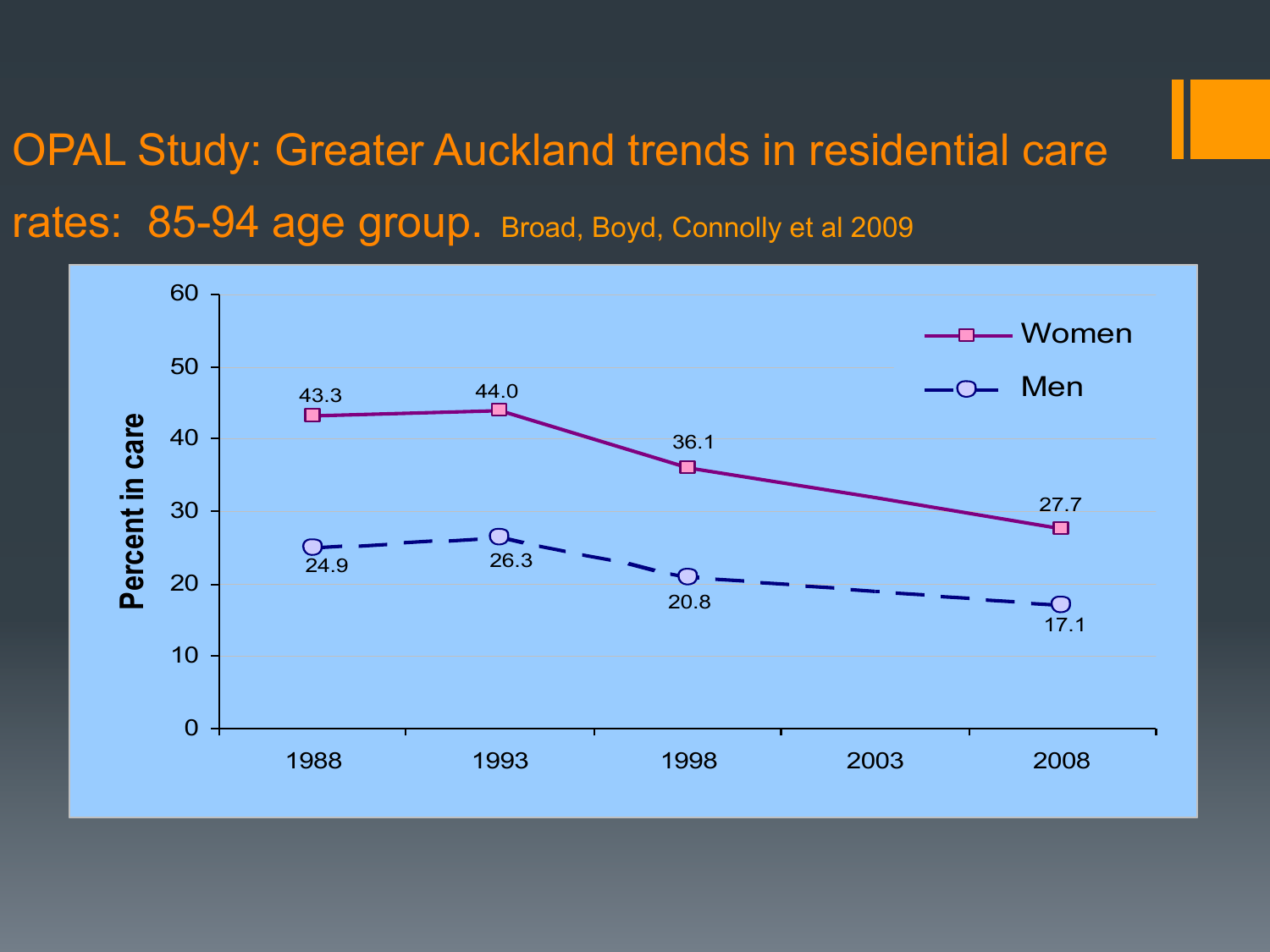#### OPAL: Auckland Residential Aged Care Beds 1988-2008

|                         | 1988*<br>(n) | $\frac{1}{2}$ | 1993*<br>(n) | $\frac{1}{2}$ | 1998*<br>(n) | $\frac{1}{2}$ | 2008 **<br>(n) | $\frac{6}{6}$ |
|-------------------------|--------------|---------------|--------------|---------------|--------------|---------------|----------------|---------------|
| <b>Rest Homes</b>       | 6036         | 71%           | 6575         | 71%           | 6331         | 73%           | 4706           | 54%           |
|                         |              |               |              |               |              |               |                |               |
| Dementia Care           |              |               |              |               |              |               | 519            | 6%            |
| <b>Private Hospital</b> | 1963         | 23%           | 2539         | 28%           | 2312         | 27%           | 3418           | 39%           |
| Psychogeriatric         |              |               |              |               |              |               | 82             | 1%            |
| <b>Public Hospital</b>  | 490          | 6%            | 43           | 1%            | 38           | 0.4%          | 38             | 0.4%          |
| Total                   | 8489         |               | 9189         |               | 8681         |               | 8763           |               |
|                         |              |               |              |               |              |               |                |               |

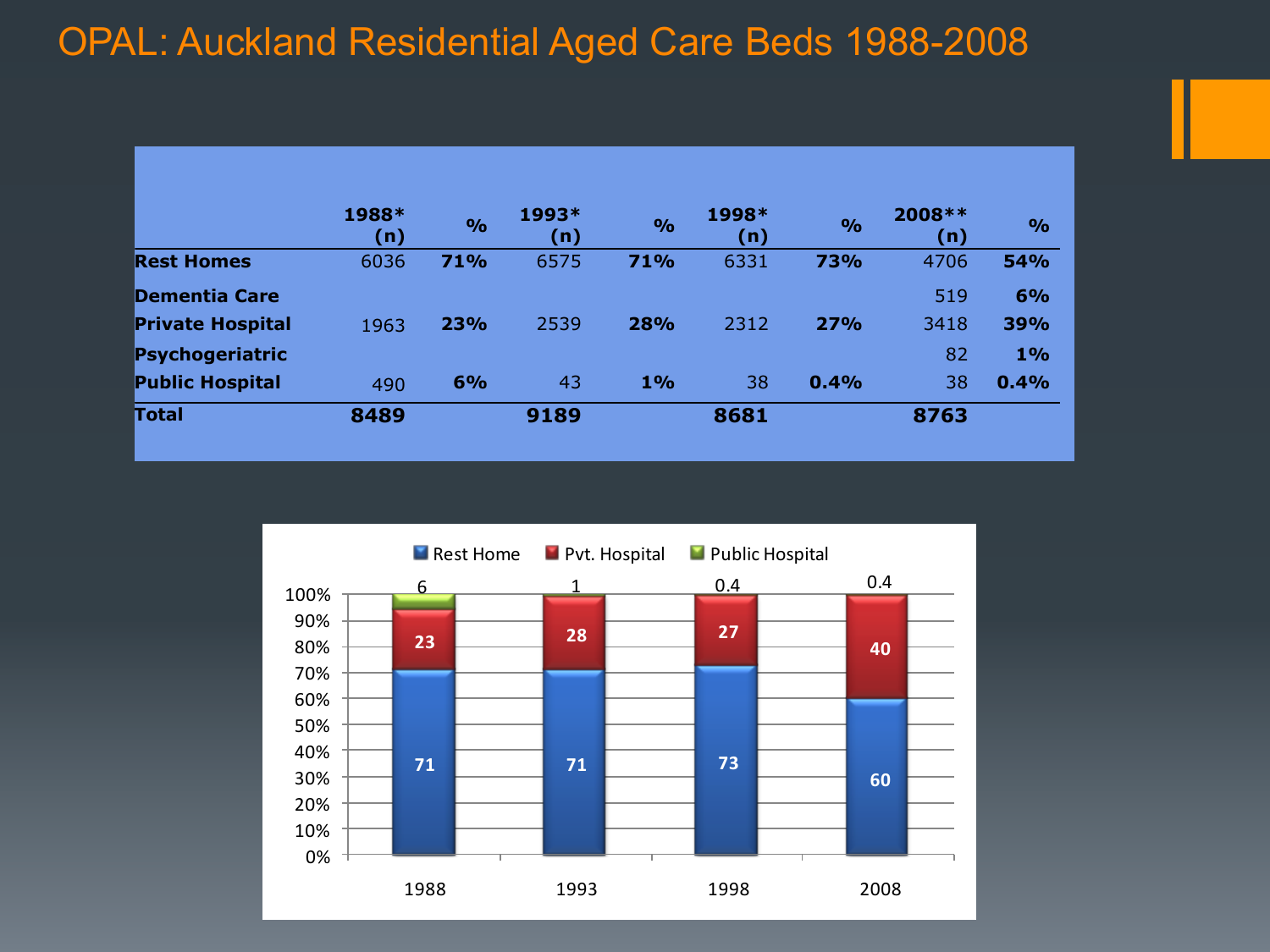#### OPAL: Age Distribution of Residents

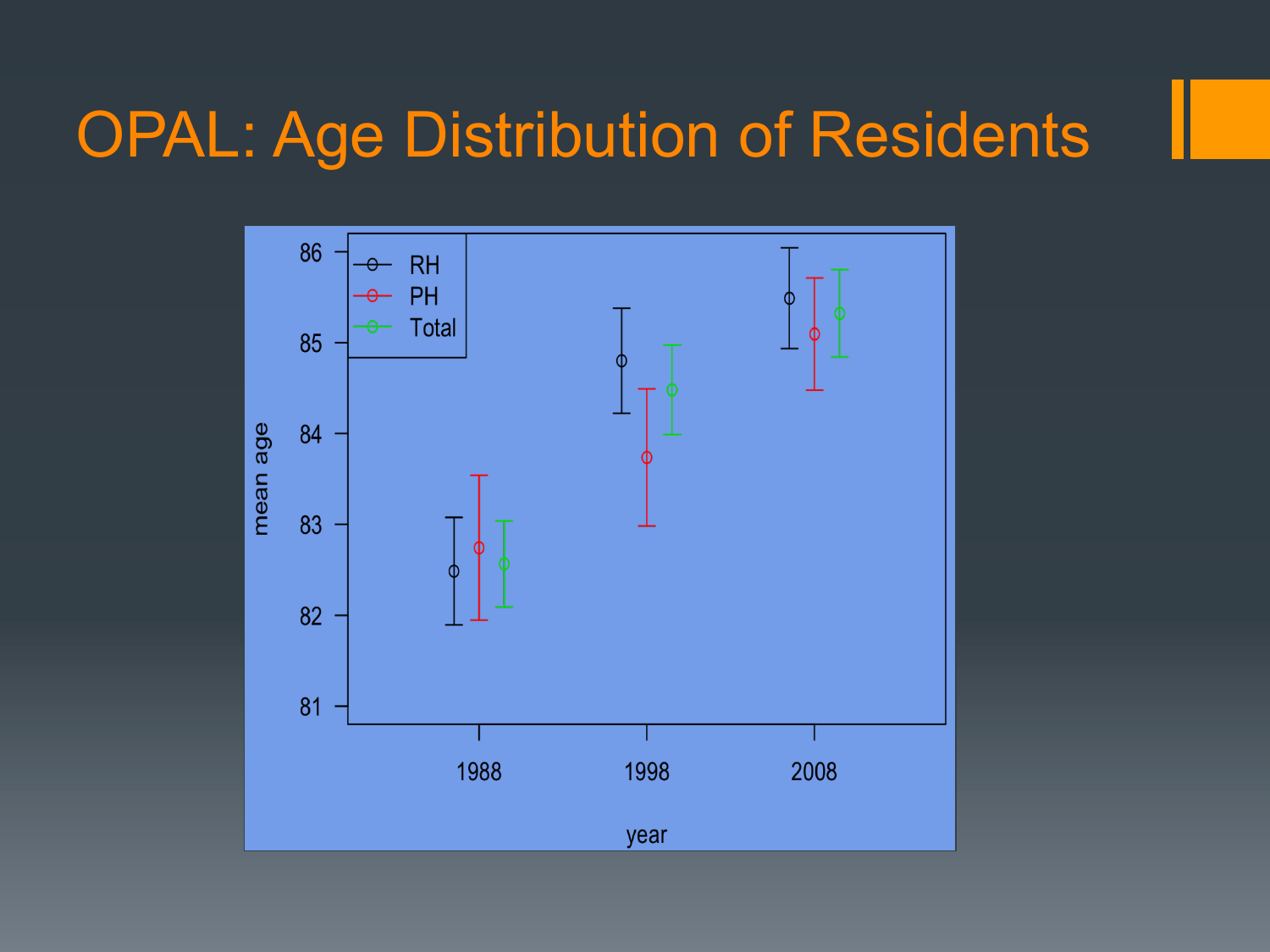# OPAL: Mobility Changes

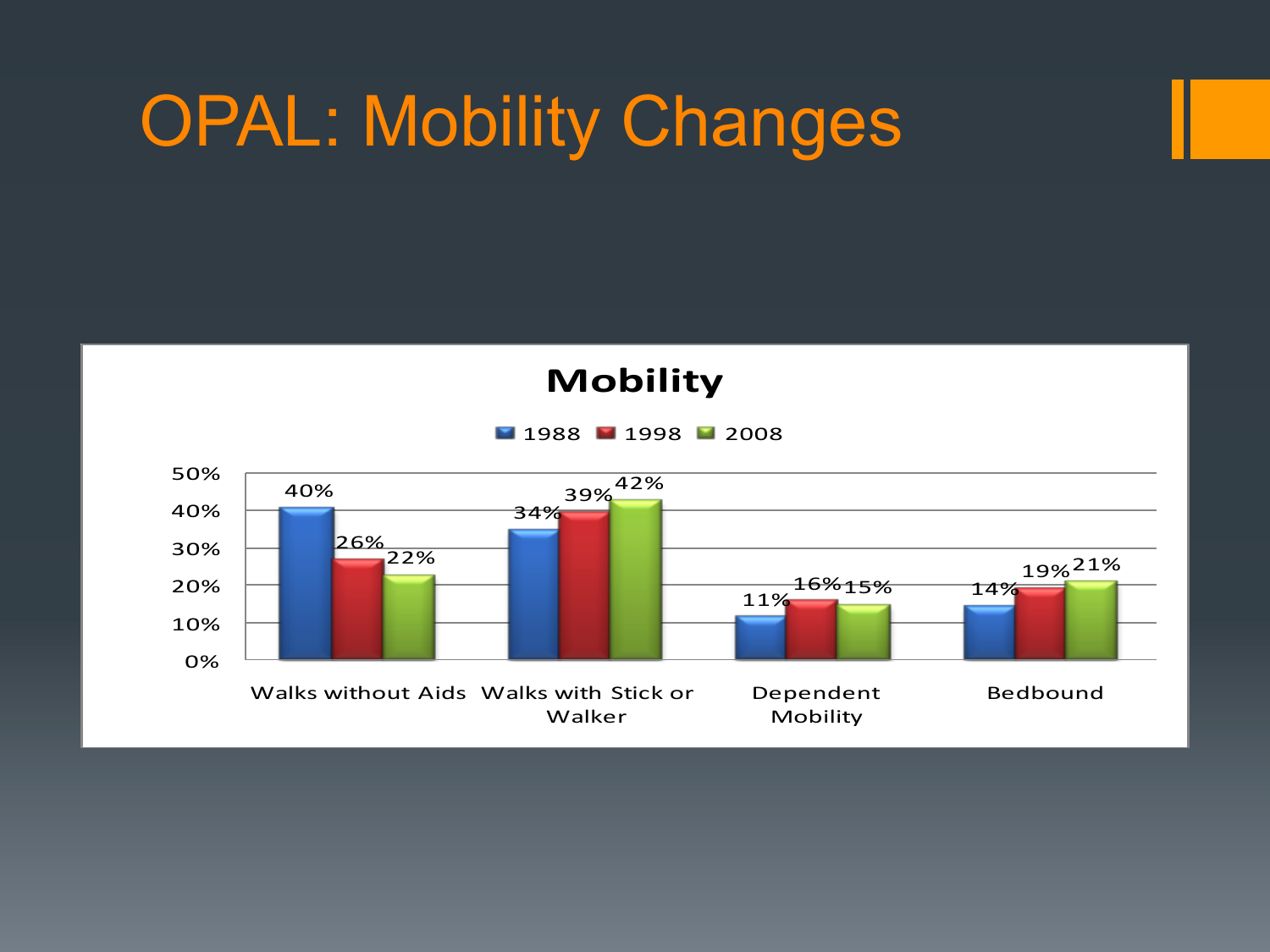## Is all this Bad?

- §No!
- **Residents entering RAC later in life....**
- ..and only when more disabled
- **E.** i.e. staying independent in their own homes longer ■ ..which is where they want to be (Parsons M, 2007)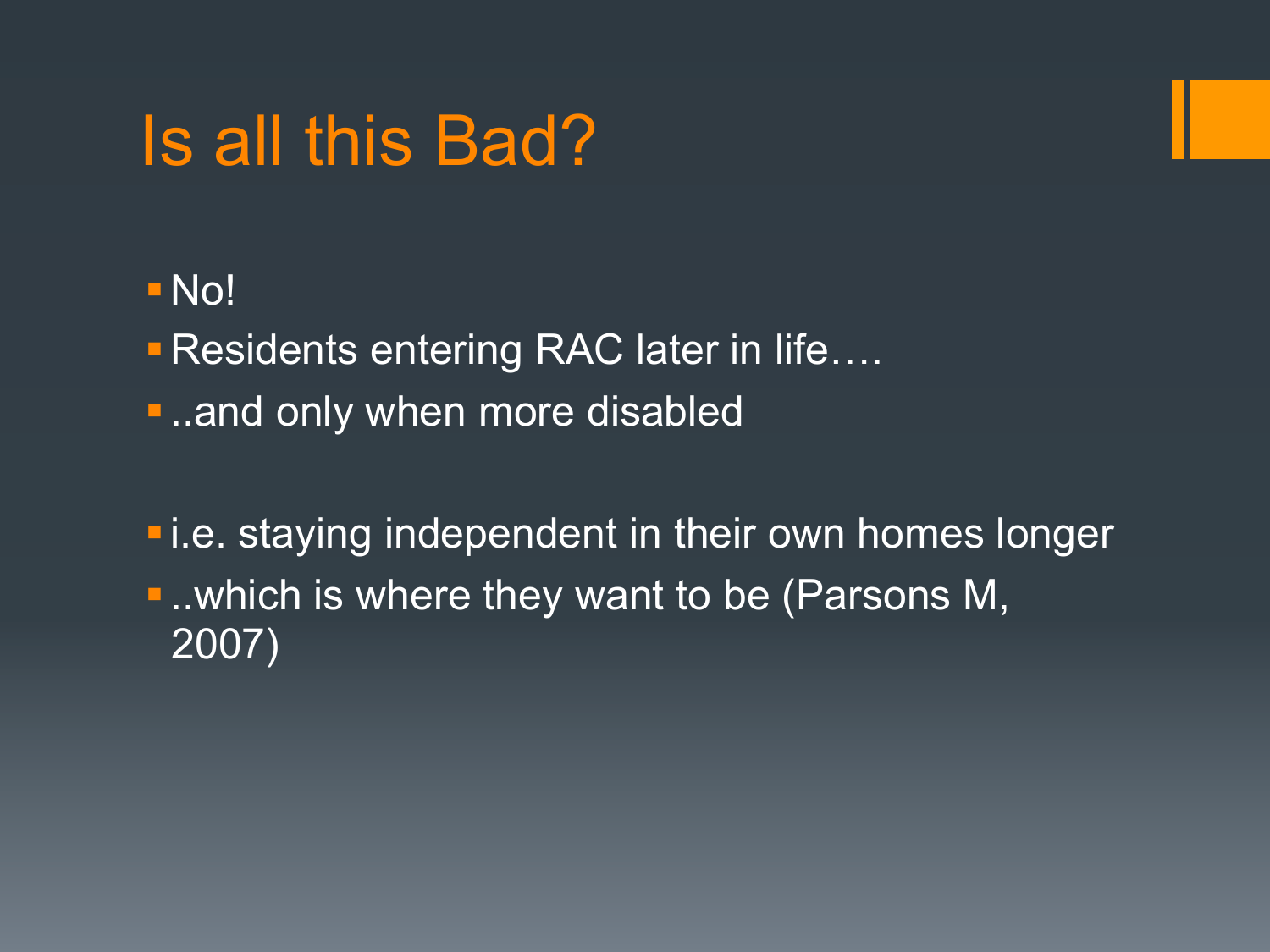# Why is it happening?

**• Healthier ageing** 

■ "Ageing in Place" initiatives

■ Needs Assessment (+geriatrician) before RAC entry

§**The growth of retirement villages**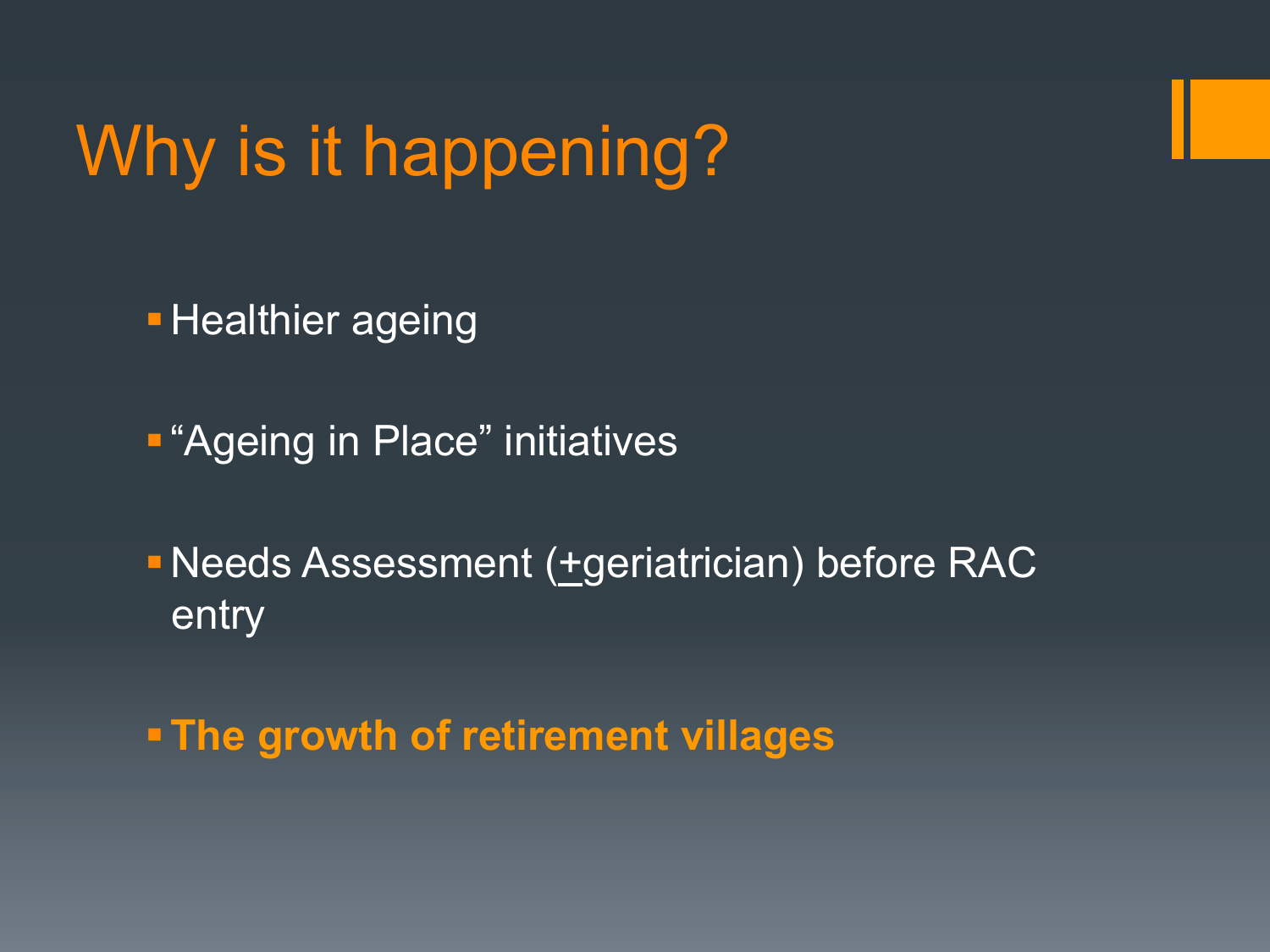### The Growth of NZ Retirement Villages (RVs)

§ RV resident numbers rose from almost none (1988) to 27,000 in 2010 in NZ, of which 9500+ are in Auckland Cf approx 25,854 in NZ elders in RAC facilities (7600 in Auckland)

§ *Latest* estimates (2014) indicate that NZ has 330 registered RVs housing 30,000 people.

§ RV *dwelling* numbers increased from 10,000 (1998) to 17,250 (2010) and are projected to rise by c1000pa.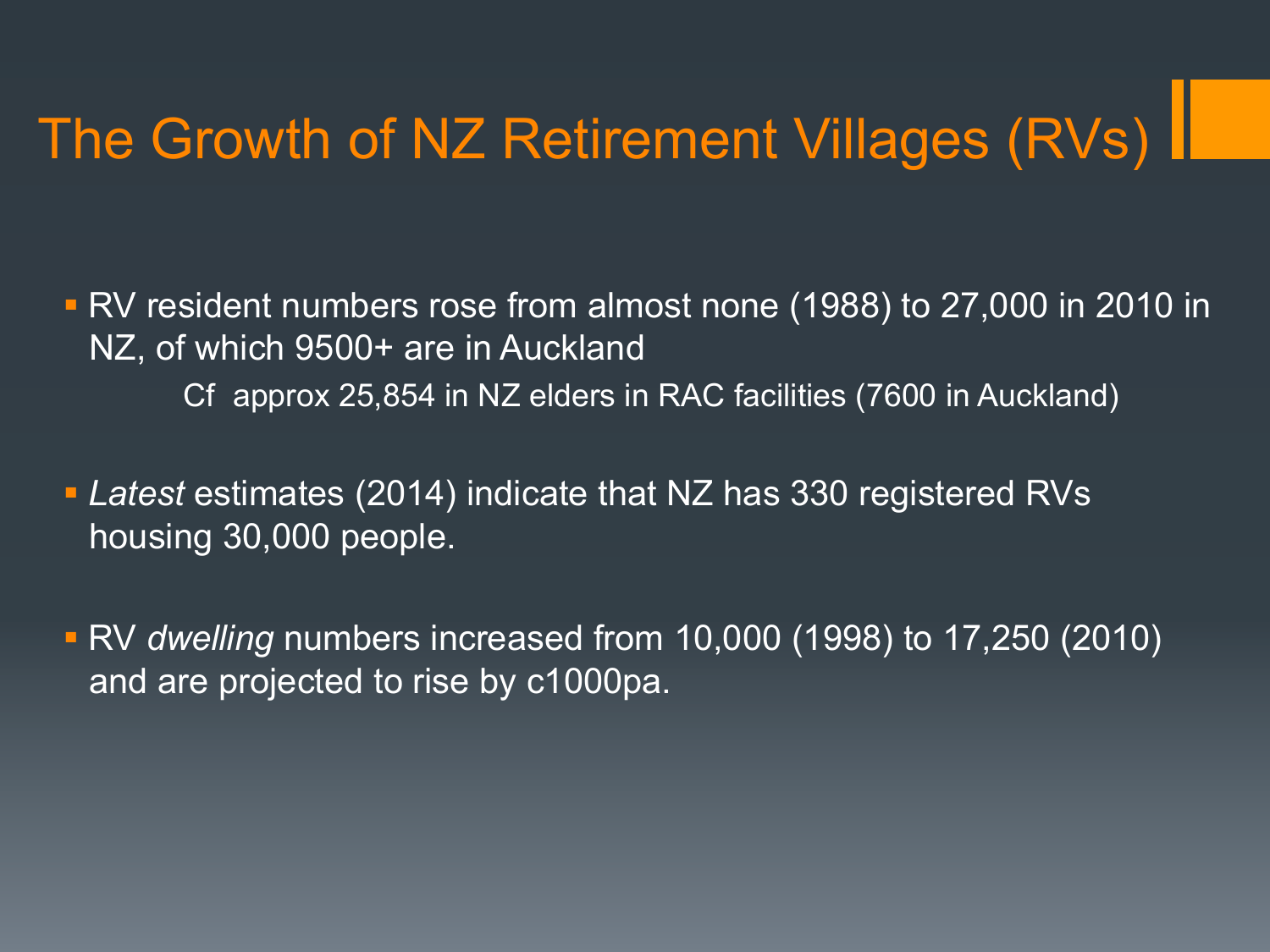RVs fill a gap for those unable or not wishing to maintain their home but not needing 24-hour RAC care.

The focus of RVs is on quality of life/independence for older people within a business model.

Many RVs do provide a continuum of accommodation/care options - '3 levels of care': independent units serviced apartment rest home/dementia/hospital care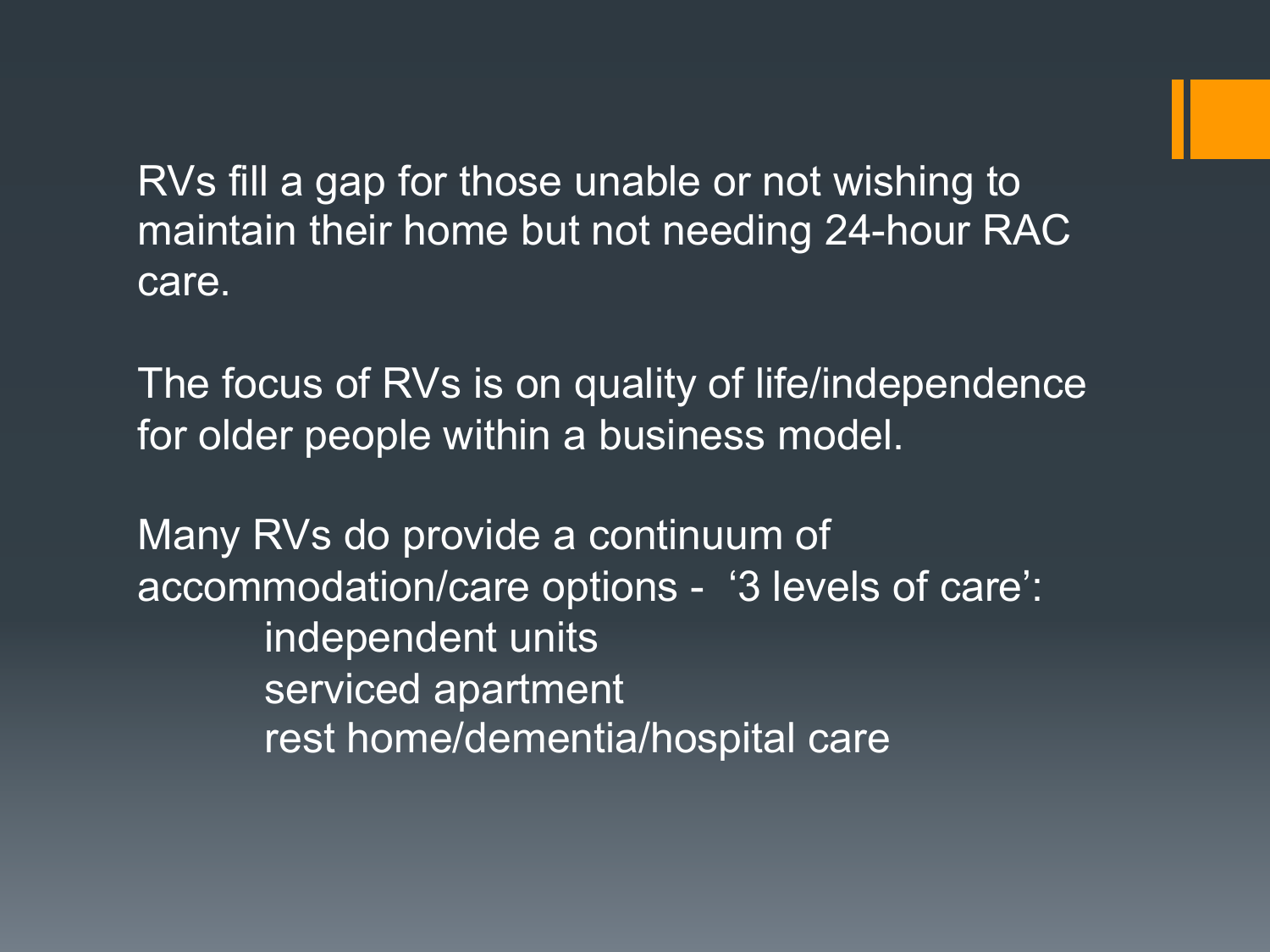## Q: Is RV growth a problem? A: Possibly.

- Data from our own feasibility work indicates that NZ's RV residents are older, more educated, have more financial resources *but* **significantly greater dependency** than those in private dwellings
- § UK RV residents have *higher* levels of general/mental health vs. 'private dwellers'
- § Much of the (limited) research in the RV sector comes from outside NZ
- **EXTEE is known re. social/health/dependency characteristics & needs of NZ RV residents.**
- **They represent a potentially more vulnerable group in terms of transition to RAC and** acute hospitalisation/mortality.
- § We thus need to understand the medical acuity & medical/ dependency 'trajectories and primary care provision of residents.
- **•** This will inform health planning to improve quality of life, facilitate independence and reduce service demand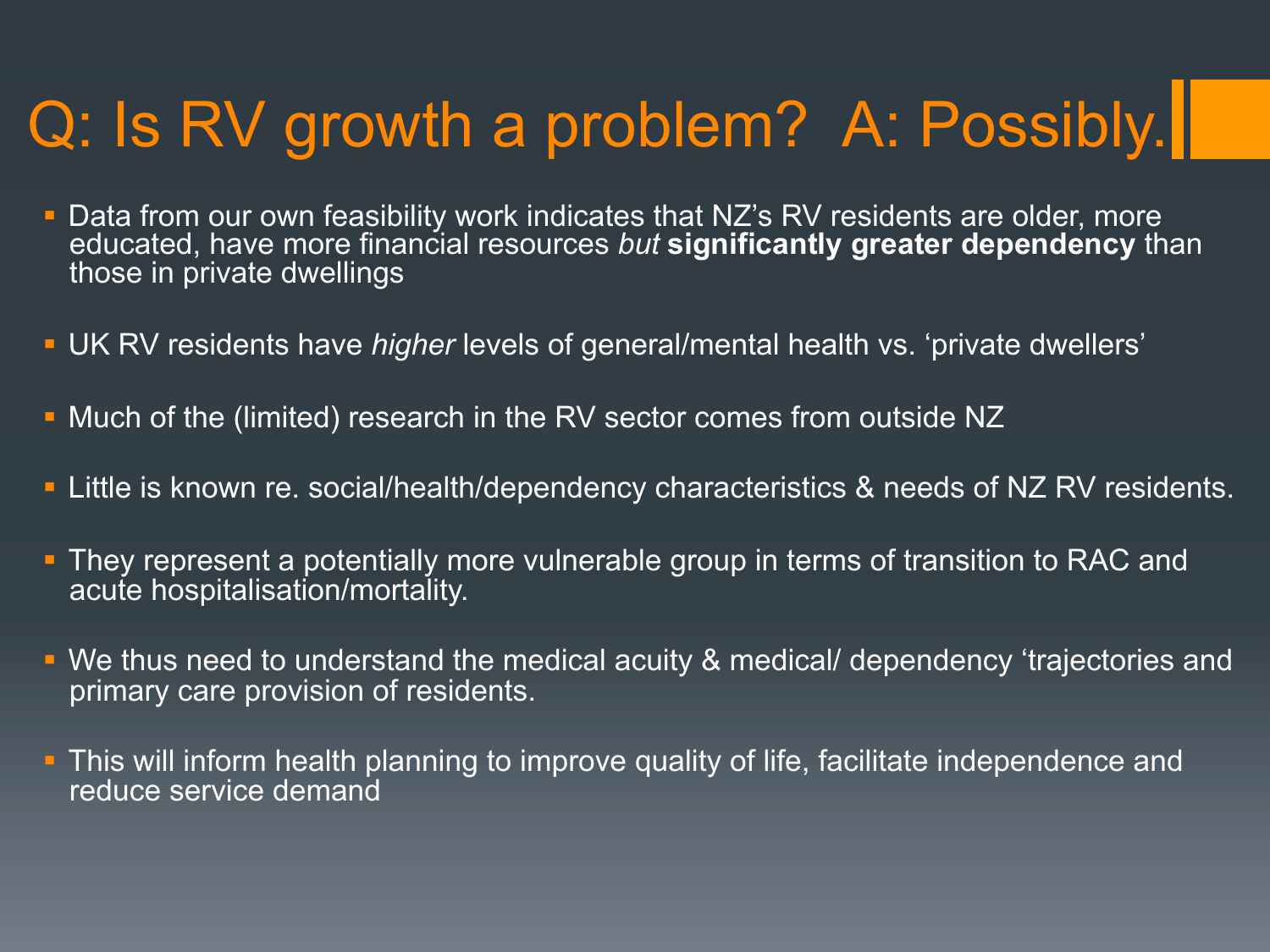# Hospitalisations **from RAC**

*Does a multi-disciplinary support from DHB & university reduce hospitalisations from RAC?* 

oARCHUS trial

oRCT of staff training and clinical support, benchmarking, multi-disciplinary team meeting (with GP, facility nurse, gerontology nurse specialist, geriatrician, & others)

o9-month intervention in each facility

o36 facilities randomised, 14 months follow-up

- o 1998 residents included
- o 1071 hospitalisations
- $\circ$  419 deaths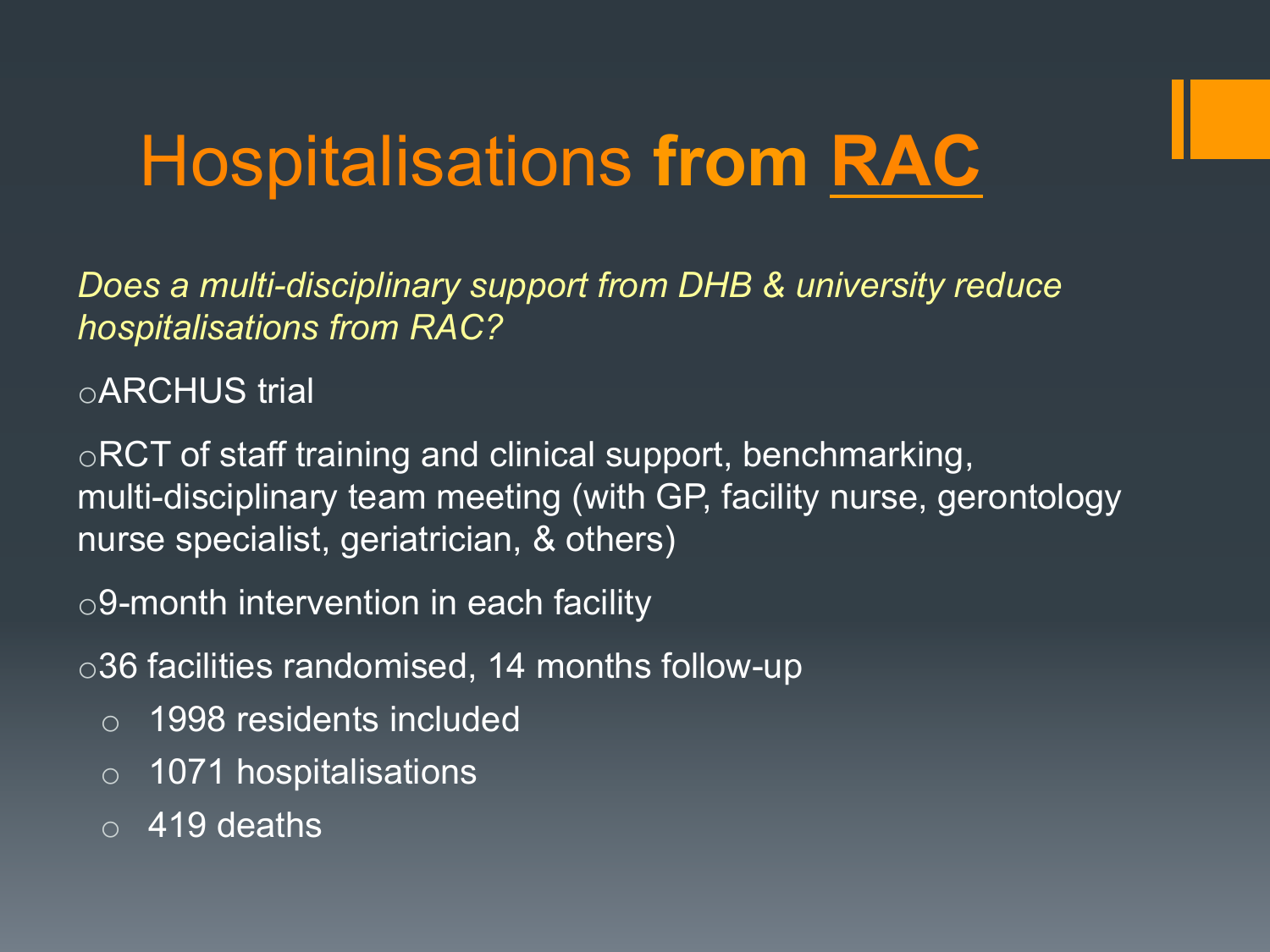#### Can we reduce hospitalisations from RAC?



 $\circ$  Benefit established for 5 conditions: heart attack, stroke, heart failure, obstructive pulmonary disease, & pneumonia (further trial [ARCHIP] in progress)

Connolly MJ, Boyd M, Broad JB, Kerse N, Lumley T, Whitehead N, et al. The Aged Residential Care Healthcare Utilisation Study (ARCHUS): a multidisciplinary, non-disease-specific, cluster randomised controlled trial designed to reduce avoidable hospitalisation from long-term care facilities. J Am Med Dir Assoc 2014;16(1):49-55.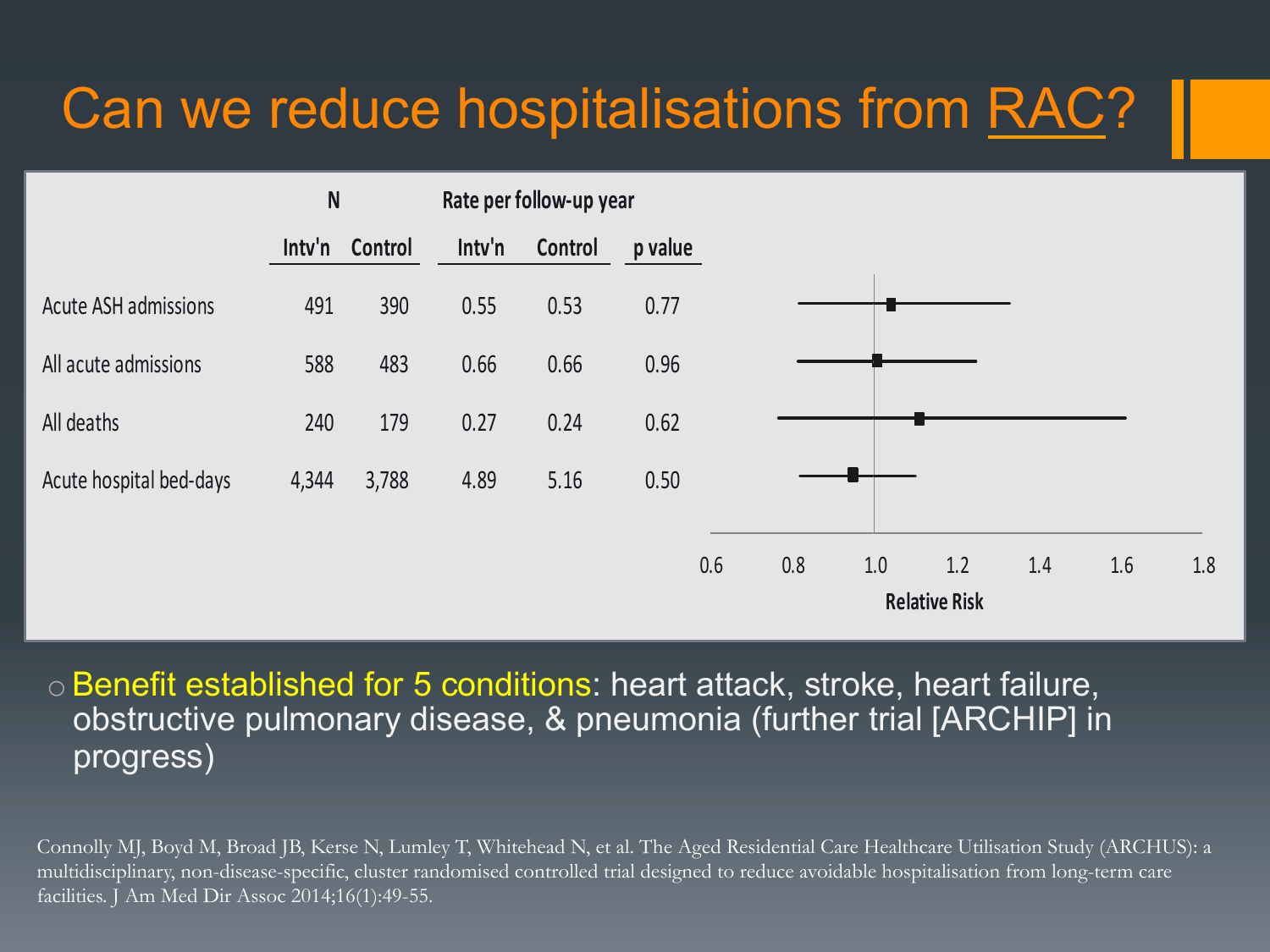#### Hospitalisations before & after entry to RAC in Auckland ~2008



Connolly MJ, Boyd M, Broad J, Zhang X, Kerse N. Acute hospitalisation of older people before and after entry into residential long-term care (LTC) in Auckland, New Zealand (NZ). European Geriatric Medicine 2014; 5 (Suppl 1):S214.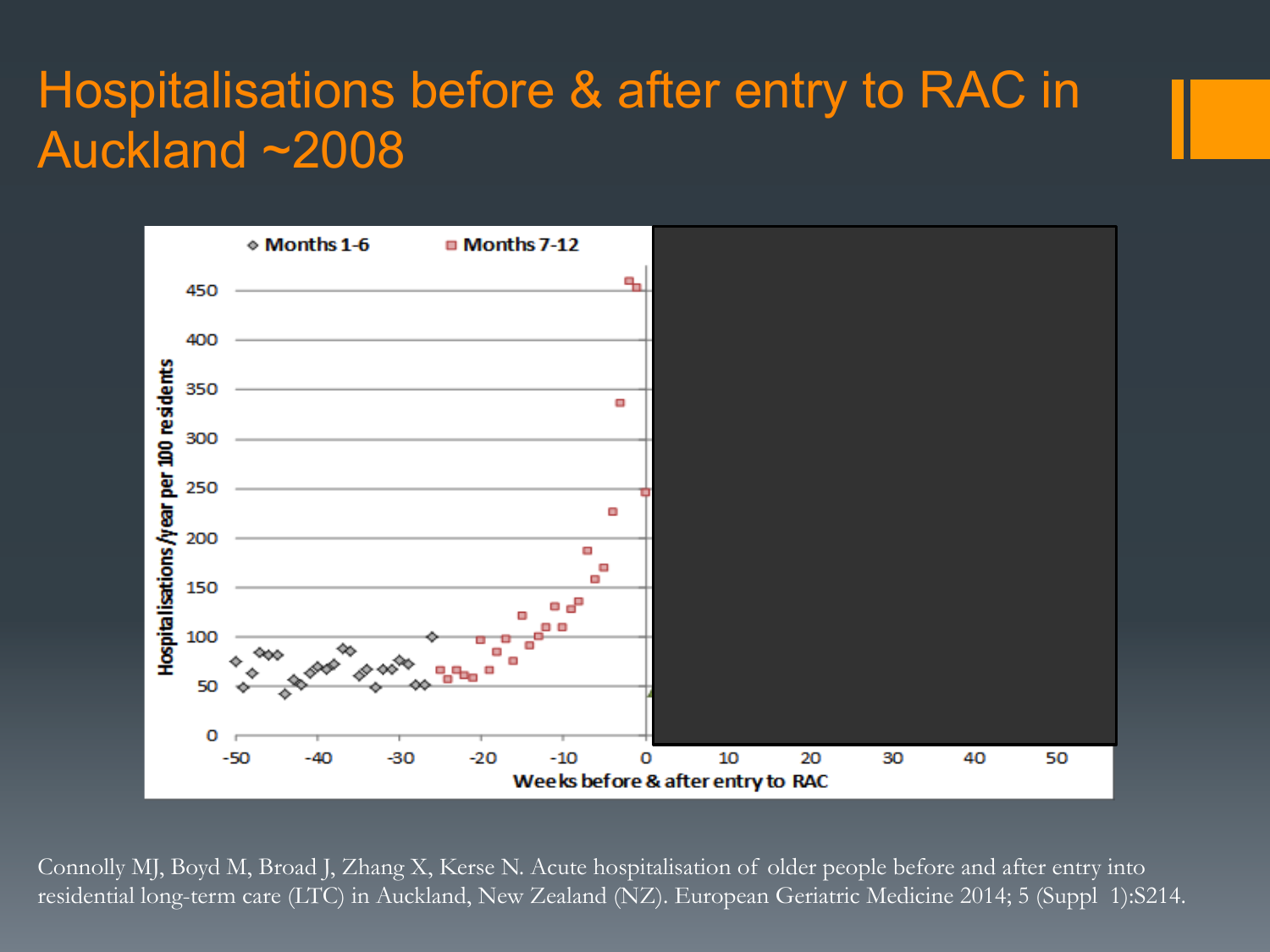## **Research question - Current Study**

- § **Hypothesis:** RV residents have multiple unmet needs & high healthcare use, and targeted intervention will decrease RAC entry & acute hospitalisation**.**
- § Aims:
- § 1) Describe demographic, clinical & functional characteristics, healthcare use, self-rated health & QoL of RV residents.
- § 2) Examine residents' 'cohort trajectory' (3 years)
- § 3) Assess (Cluster-randomised controlled trial) effect on trajectories of multidisciplinary integrated care package led by GNP for 'high risk' residents with multiple co-morbidity over 3 years
- **4) Extend follow up of (2) and (3) to six years (subject to further funding).**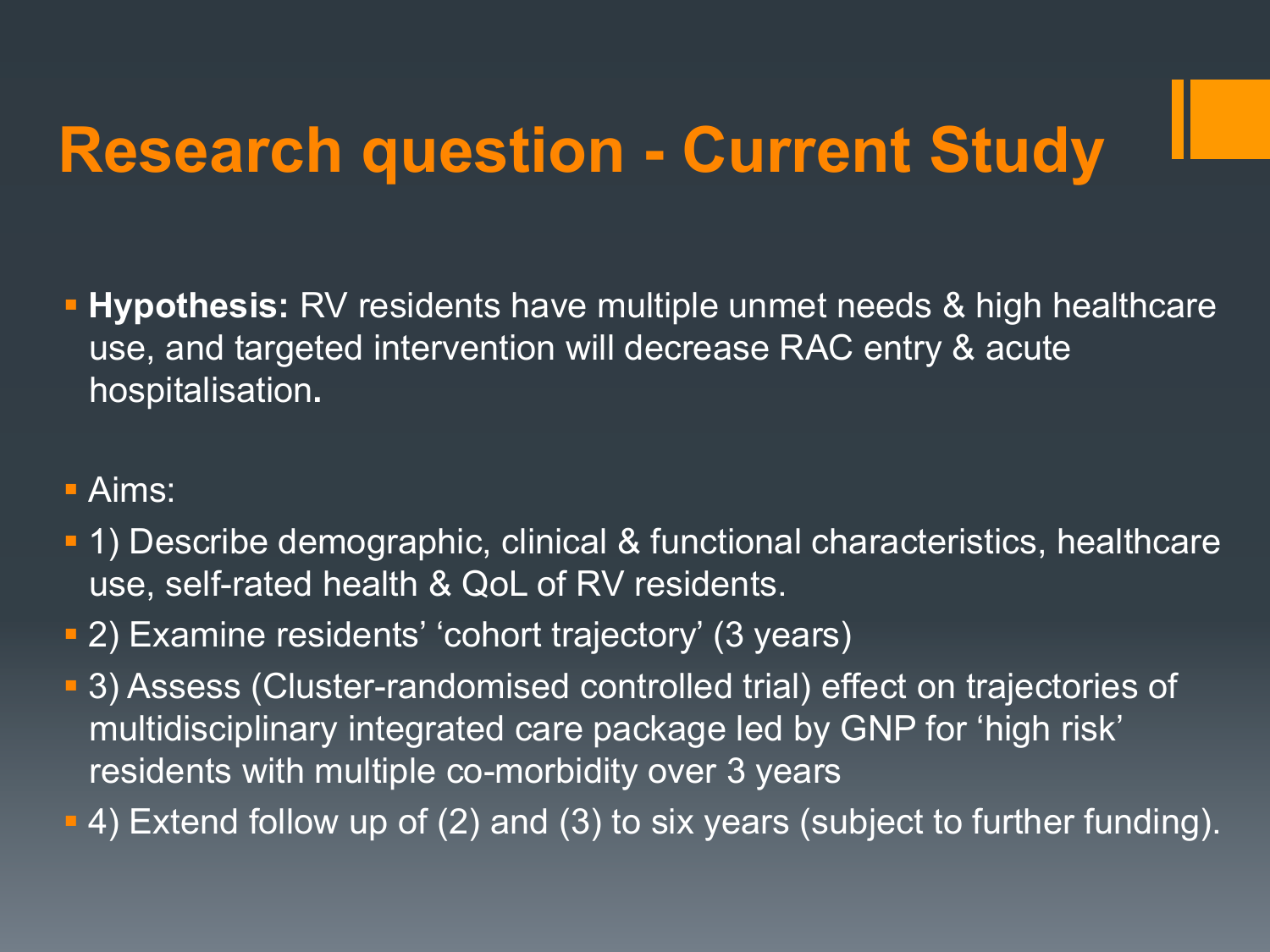### Study Design

- § **Population:** Random selection of RVs (30 of the 60 complexes in Auckland/ Waitemata DHBs) -stratified by DHB.
- § Random selection of residents aged 65+ will be approached. We will approach 2250 units, and anticipate 1500 residents will agree to participate/ supply NHIs.
- § *Exclusions***:** Refuse consent; ACER (cognitive score) <70 or if GNP/GP feels lacks capacity – relative/NOK asked to complete questionnaire about resident.
- § *Ethics***:** HDEC approval/ written informed consent/assent*.*
- § **Phase 1:** Residents' (self-complete) questionnaire incl. demographic, social engagement, decision making paradigms (eg. re. move to RV, any putative move to RAC), views on RV environment, health/ function - informed by feasibility study

§ Primary purpose is to describe social, health and functional needs of residents.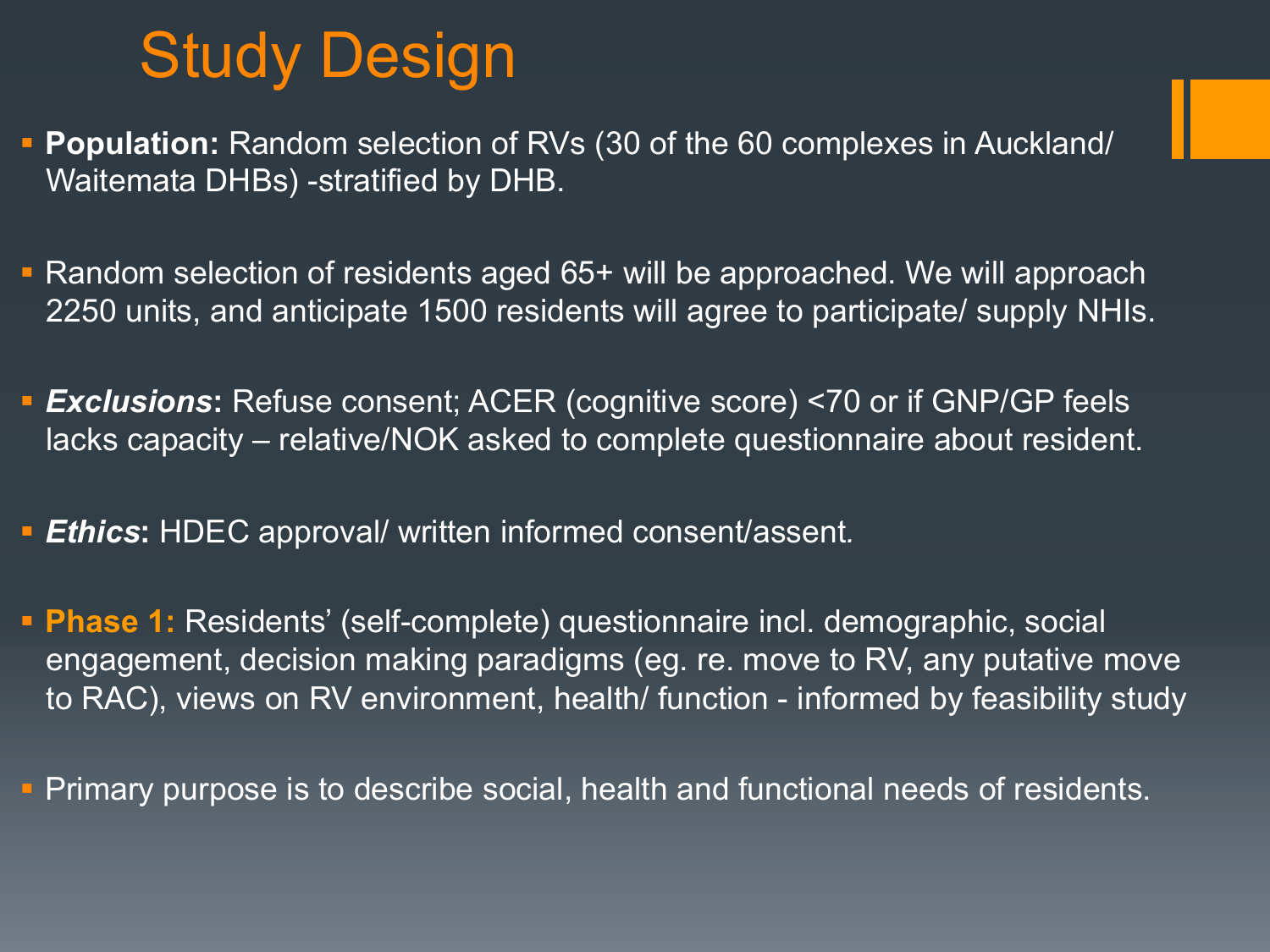# Study Design (Phase 2)

- § Social engagement and healthcare trajectories for all participants will be followed for at least 3 years from survey date using MOH routinely collected service utilisation data (RAC admission, hospitalisation) and mortality.
- **Abbreviated survey interviews will be repeated at 12, 24 and 36 months.**
- **Primary Outcome (Phase 2): to describe trajectories of healthcare** utilisation and identify resident clusters by baseline characteristics and trajectories.
- **Further follow-up: 6 years subject to separate grant application.**
- § *Power (Phase 2):* 
	- **Hospitalisation: 94% power to show 4% difference in proportion in any** category (12 months)
	- RAC entry or Mortality: 92% power to show a 3% difference in the proportion (12 months).